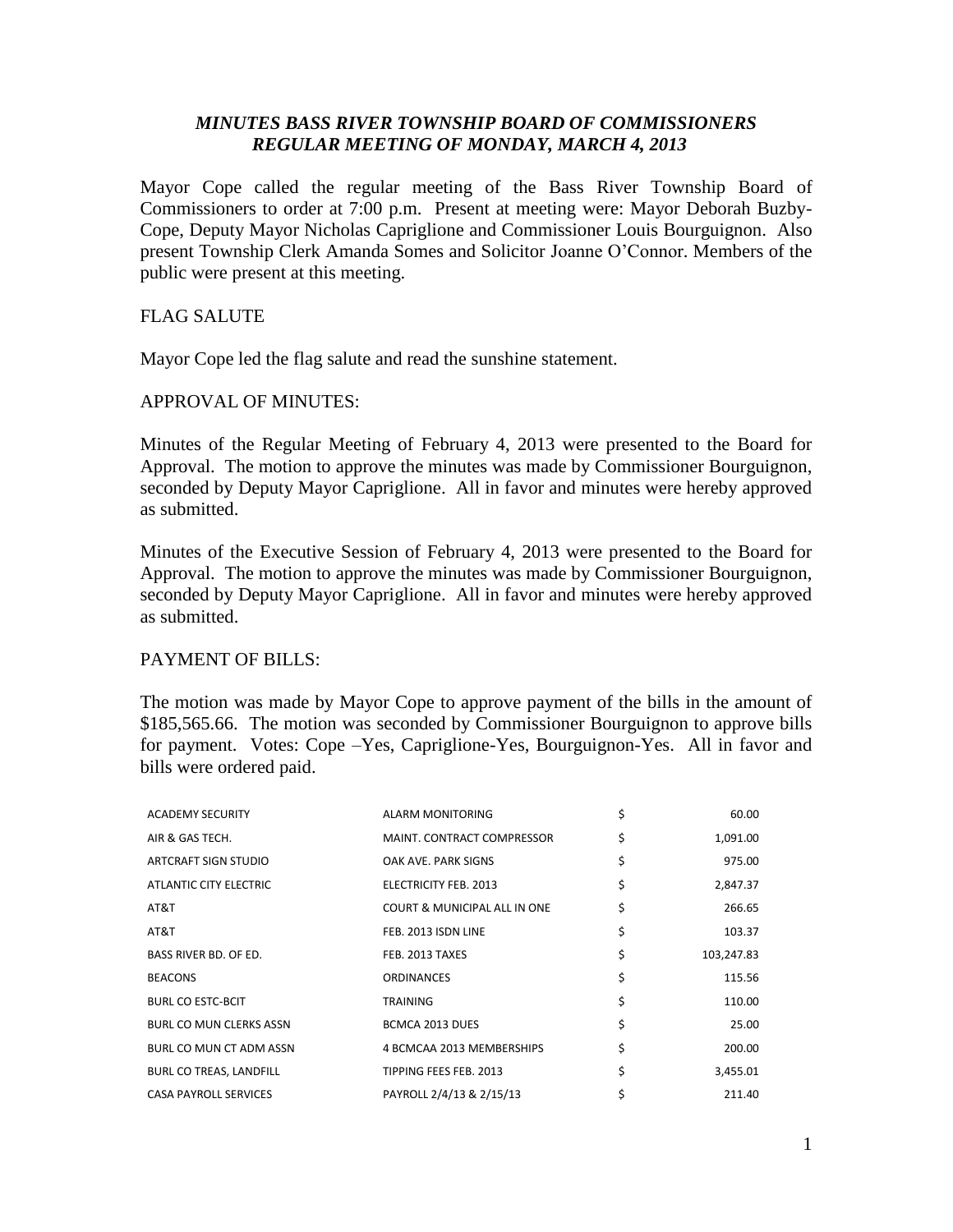| <b>CHARLES J. CRAMER</b>        | <b>PART FOR SEWER</b>              | \$<br>10.46     |
|---------------------------------|------------------------------------|-----------------|
| <b>CHRISTOPHER NORMAN</b>       | PLANNING BD. MTG. 2/27/13          | \$<br>300.00    |
| <b>COMCAST</b>                  | SERVICE 2/19/13 - 3/18/13          | \$<br>102.00    |
| CONWAY AUTOMOTIVE               | <b>SUPPLIES</b>                    | \$<br>20.08     |
| DAVE'S SEPTIC                   | PORT A POTS JAN. & FEB. 2013       | \$<br>340.00    |
| DEER PARK DIRECT                | SERVICE 1/15/13 - 2/14/13          | \$<br>19.00     |
| DELTRONICS CORPORATION          | SEWER PLANT REPAIRS                | \$<br>2,718.58  |
| EAGLESWOOD TOWNSHIP             | SHARED CFO FEB. 2013               | \$<br>1,000.00  |
| <b>EAST RIVER ENERGY</b>        | <b>HEATING OIL PW YARD</b>         | \$<br>1,704.45  |
| <b>GARDEN STATE INVESTMENTS</b> | TT LIEN REDEMPTION                 | \$<br>20,371.25 |
| <b>GRAMCO BUSINESS COMM.</b>    | <b>BLANK DISCS</b>                 | \$<br>123.40    |
| JEREMY S. PRICE                 | PUBLIC DEFENDER 2/25/13            | \$<br>500.00    |
| JERRY'S DIESEL & TRUCK REPAIR   | <b>FUEL TANK - DUMP TRUCK</b>      | \$<br>1,482.98  |
| KLUK CONSULTANTS                | ENG. SERVICES JAN. 2013            | \$<br>950.89    |
| LANGUAGE SERVICE ASSOC.         | TELEPHONIC CHARGES JAN. 2013       | \$<br>23.10     |
| MAILFINANCE                     | LEASE 12/12/12-3/11/13             | \$<br>570.00    |
| <b>MGS PROPANE</b>              | PROPANE DEL. 2/12/13, 2/26/13      | \$<br>362.85    |
| NJ CONF. OF MAYORS              | NJCM CONF. 4/24-26/13              | \$<br>270.00    |
| <b>NJEPA</b>                    | NJEP CONFERENCE - COPE             | \$<br>75.00     |
| OFFICE BASICS                   | <b>OFFICE SUPPLIES</b>             | \$<br>98.78     |
| <b>PEGGY BECK</b>               | <b>BANK TRIPS, DOOR BELL</b>       | \$<br>51.35     |
| RUSSELL P. CHERKOS, ESQ.        | <b>PROSECUTION SERVICES</b>        | \$<br>1,500.00  |
| STAPLES INC.                    | <b>FAX MACHINE</b>                 | \$<br>189.99    |
| THE PRESS OF ATLANTIC CITY      | <b>NOTICES</b>                     | \$<br>93.48     |
| TRANSFORMATION ENTER.           | ROLL-OFF SERVICE JAN. 2013         | \$<br>5,189.00  |
| TRISH HOME CENTER               | <b>SUPPLIES</b>                    | \$<br>5.88      |
| <b>TROPHIES UNLIMITED</b>       | <b>NAME PLATES</b>                 | \$<br>37.00     |
| <b>VERIZON</b>                  | FEB. 2013 COURT & MUNICIPAL PHONES | \$<br>918.77    |
| <b>VERIZON WIRELESS</b>         | WIRELESS PHONES: OEM & PW          | \$<br>140.98    |
| <b>WEX BANK</b>                 | FUEL CHARGES JAN. 2013             | \$<br>979.59    |
| WIRELESS ELECTRONICS            | <b>BATTERY PACKS</b>               | \$<br>745.00    |
| HASLER, INC.                    | POSTAGE JUNE 2012-DEC. 2012        | \$<br>3,320.88  |
| HASLER, INC.                    | POSTAGE JAN. 2013                  | \$<br>444.32    |
| HASLER, INC.                    | POSTAGE FEB. 2012                  | \$<br>454.74    |
| <b>BASS RIVER PAYROLL</b>       | PAYROLL 2/7/13                     | \$<br>14,022.42 |
| <b>BASS RIVER PAYROLL</b>       | PAYROLL 2/21/13                    | \$<br>13,720.89 |

## ORDINANCES & RESOLUTIONS:

# **ORDINANCE 2013-02**

# **AN ORDINANCE OF THE TOWNSHIP OF BASS RIVER AMENDING CHAPTER 8.04 OF THE REVISED ORDINANCES OF BASS RIVER TOWNSHIP**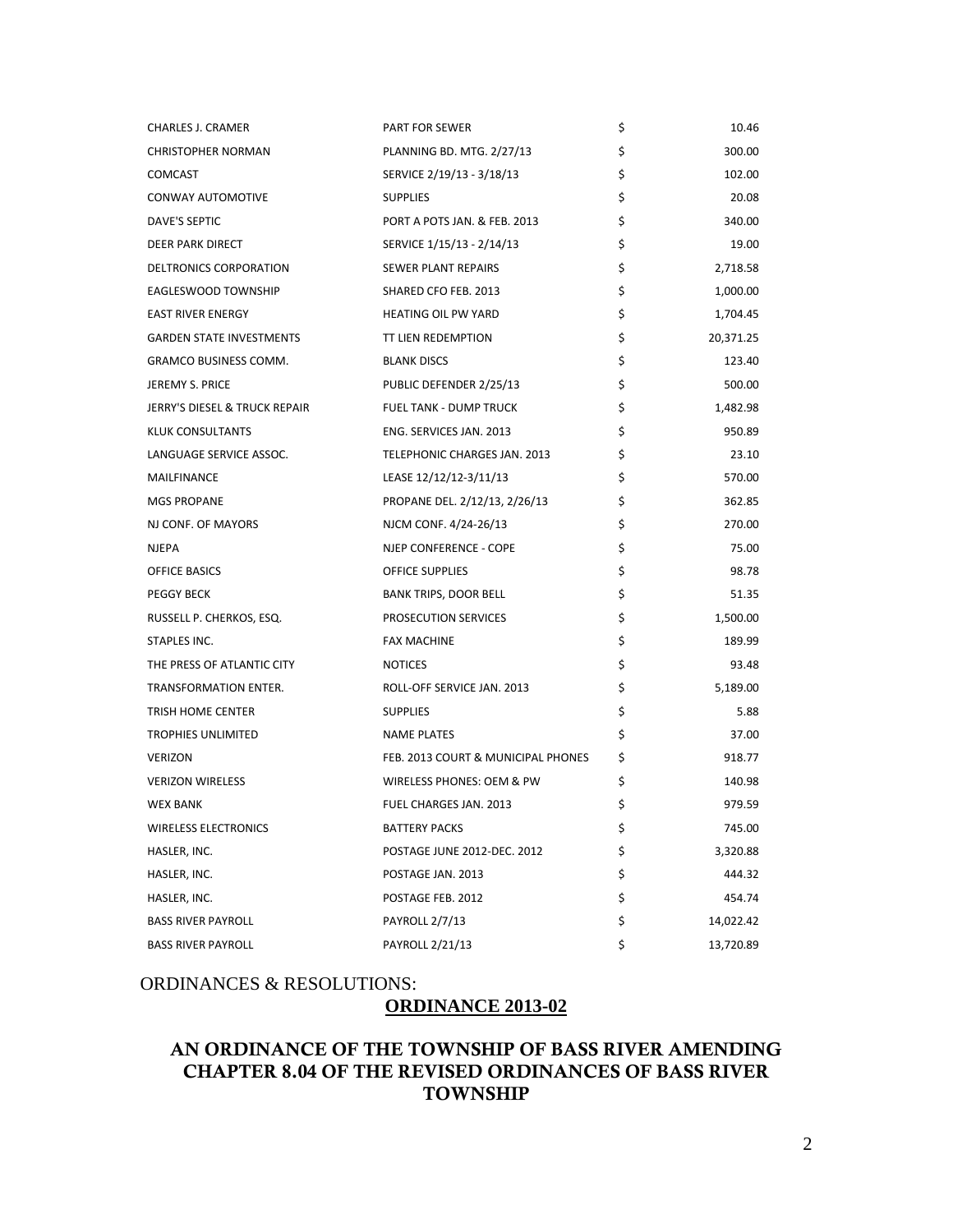Mayor Cope read Ordinance 2013-02 by title. Upon the motion by Commissioner Bourguignon, seconded by Deputy Mayor Capriglione Ordinance 2013-02 was approved and meeting was open for public hearing. Votes: Cope-Yes, Capriglione-Yes, Bourguignon-Yes. Comments: None. Being no public comment, the motion to close the public portion was made by Commissioner Bourguignon, seconded by Deputy Mayor Capriglione. All in favor and meeting was closed for public comment. The motion to adopt Ordinance 2013-02 was made by Commissioner Bourguignon, seconded by Deputy Mayor Capriglione. Votes: Cope-Yes, Capriglione-Yes, Bourguignon-Yes. All in favor and Ordinance 2013-02 was hereby adopted.

#### *TOWNSHIP OF BASS RIVER Ordinance 2013-02*

#### *AN ORDINANCE OF THE TOWNSHIP OF BASS RIVER AMENDING CHAPTER 8.04 OF THE REVISED ORDINANCES OF BASS RIVER TOWNSHIP*

*WHEREAS, the Bass River Township Board of Commissioners finds that there is a need to modify the Bass River Township Code provisions as they currently exist under Chapter 8.04 of the revised Township Ordinances which are applicable to Campgrounds; and*

*WHEREAS, the Bass River Township Board of Commissioners finds that the annual campground licensing application deadline of January 1st requires campground owners and operators to submit the necessary annual operating fee during months that the campsites are not in operation and not generating income for the campground owners; and*

*WHEREAS, the Board of Commissioners finds and determines that this amendment will lessen the financial burden on the campground owners during the months when they are not in operation; and* 

*WHEREAS, the Board of Commissioners further finds and determines that the current Bass River Township Campground Code as it currently exits is not in accordance with the New Jersey State Sanitary Code Chapter IX governing Campgrounds and amends same as follows.*

*NOW, THEREFORE, BE IT ORDAINED by the Bass River Township Board of Commissioners that Bass River Township Code Section 8.04.040 "Campground Code" be and is hereby amended as follows:* 

#### *8.04.040 Campground code.*

*A. No person shall occupy as owner, or occupant, or shall rent or make available to another for occupancy, any camp unit, or supporting facilities, for the purpose of living thereon, which does not conform to the provisions of this Campground Code.* 

*B. Registration Of campers. The owner or designated manager of every campground shall maintain a log of every camper who uses campground facilities. The log shall contain:*

> *a. the camper's name and place of residence. b. the number of people in the camper's party. c. the license number and type of camping vehicle or unit and the make, model, year of manufacture and license number of any motor vehicle. d. time and date of arrival and departure.*

*C. No campsite shall be less than one hundred feet (100') from a public highway right-of-way. No campsite shall be less than one hundred feet (100') from a property line.*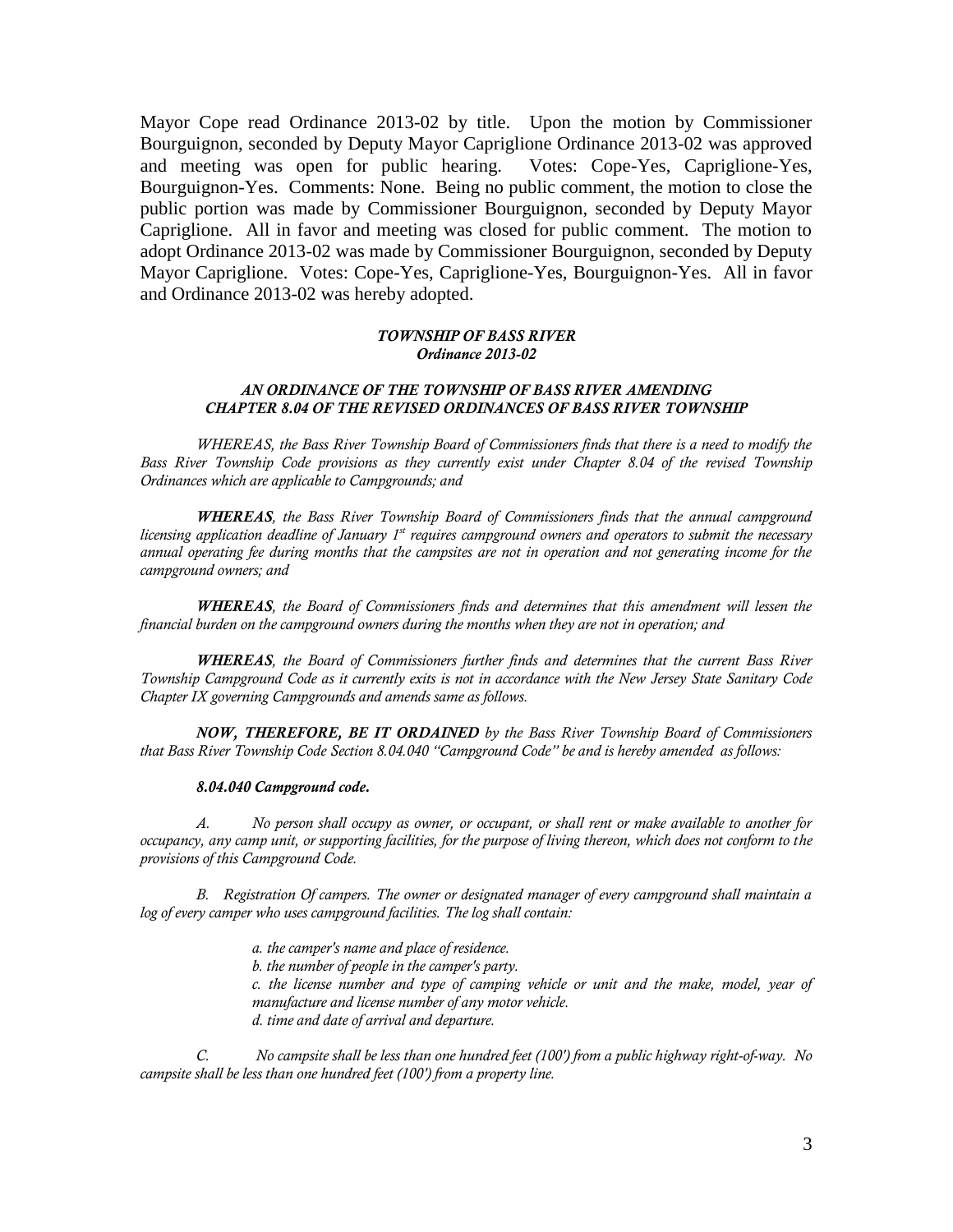*D. Fireplaces. Camping and/or cooking fires shall be confined entirely to fireplaces which shall be located in a safe, convenient location, meeting the approval of the State Fire Warden having jurisdiction over the area involved. Said fireplaces shall be located where they will not constitute a fire hazard to vegetation, undergrowth, trees or camping units.*

*E. Individual point or driven wells, dry wells, springs, and other sources of supply may be used only for wilderness camps where all campsites are separated by more than one hundred fifty (150) feet and only if approved by the State Department of Health or the local Board of Health. Such sources of supply shall be properly located, constructed and maintained to avoid contamination of the water therefrom.*

*F. Privies, and pit toilets shall be permitted only in wilderness camps where all campsites are separated by more than one hundred fifty (150) feet; shall be constructed of material permitting satisfactory cleaning; and shall be provided with adequate natural lighting and ventilation.*

*G. Where sewage is to be effected by subsurface means, no more than twenty (20) campsites shall be connected to one disposal unit and the facilities shall be designated and constructed in accordance with the requirements of Standards for the Construction of Individual Subsurface Sewage Disposal Systems (N.J.A.C. 7:9- 2) and the New Jersey Water Pollution Control Act Regulations (N.J.A.C. 7:14) promulgated by the Department of Environmental Protection and shall be approved by the local health authority and the Department of Environmental Protection.*

*H. (1) Every application for a permit to construct or expand a campground shall be accompanied by payment to the Building inspector of an application fee of \$720.00 to cover the cost of professional review of site plans in accordance with these and other Township standards and regulations, site inspections and other expenses. In the event the professional and other services required exceed the amount of the fee, the applicant will be billed for such excess costs prior to final approval. In the event said professional and other services cost less than the amount of the required application fee, any portion of the fee remaining upon final approval or disapproval shall be returned to the applicant. The fee requirements of this paragraph shall not apply to any proposed modification or alteration to an existing building which is situated in an existing approved camp-ground which modification or alteration:*

*(a) will not change the use of the building;*

*(b) will not add a new story to the building;*

*(c) will not exceed one thousand (1,000) square feet which includes but is not necessarily limited to porches and other such uncovered appurtenances;*

*(d) will not substantially alter or affect the existing environment.*

*(2) Upon certification to the Township Board of Commissioners by the Building Inspector that the construction or expansion of a campground has been completed in accordance with all applicable requirements, and upon a payment to the Township Clerk of the annual operating permit fee hereinafter provided, the Township Board of Commissioners shall issue a license permitting the operation of said new or expanded campgrounds.*

*(3) It shall be unlawful for any person or corporation to maintain or operate a campground within the*  limits of Bass River Township without first obtaining a campground operating permit from the Board of *Commissioners of Bass River Township.*

*(4) Each campground operating permit shall expire on June 30th. A new operating permit shall and may be obtained from the Township Clerk, upon approval of the Board of Commissioners for each new operating season in which operation of the then existing campground is sought to be continued provided, however, that no*  such permit shall be issued if there is outstanding and unresolved any notice of an alleged violation issued pursuant *to this or other applicable Township ordinances. Any person, or entity who shall own, operate or maintain any campground within the Township of Bass River shall apply for a license from the governing body of the Township on or before July 1st of each year, commencing with July 1, 2013.*

*(5) The annual operating permit fee for every campground in Bass River Township is hereby fixed at \$200.00 for campgrounds including up to fifty (50) campsites plus \$4.00 for each campsite in excess of fifty (50).*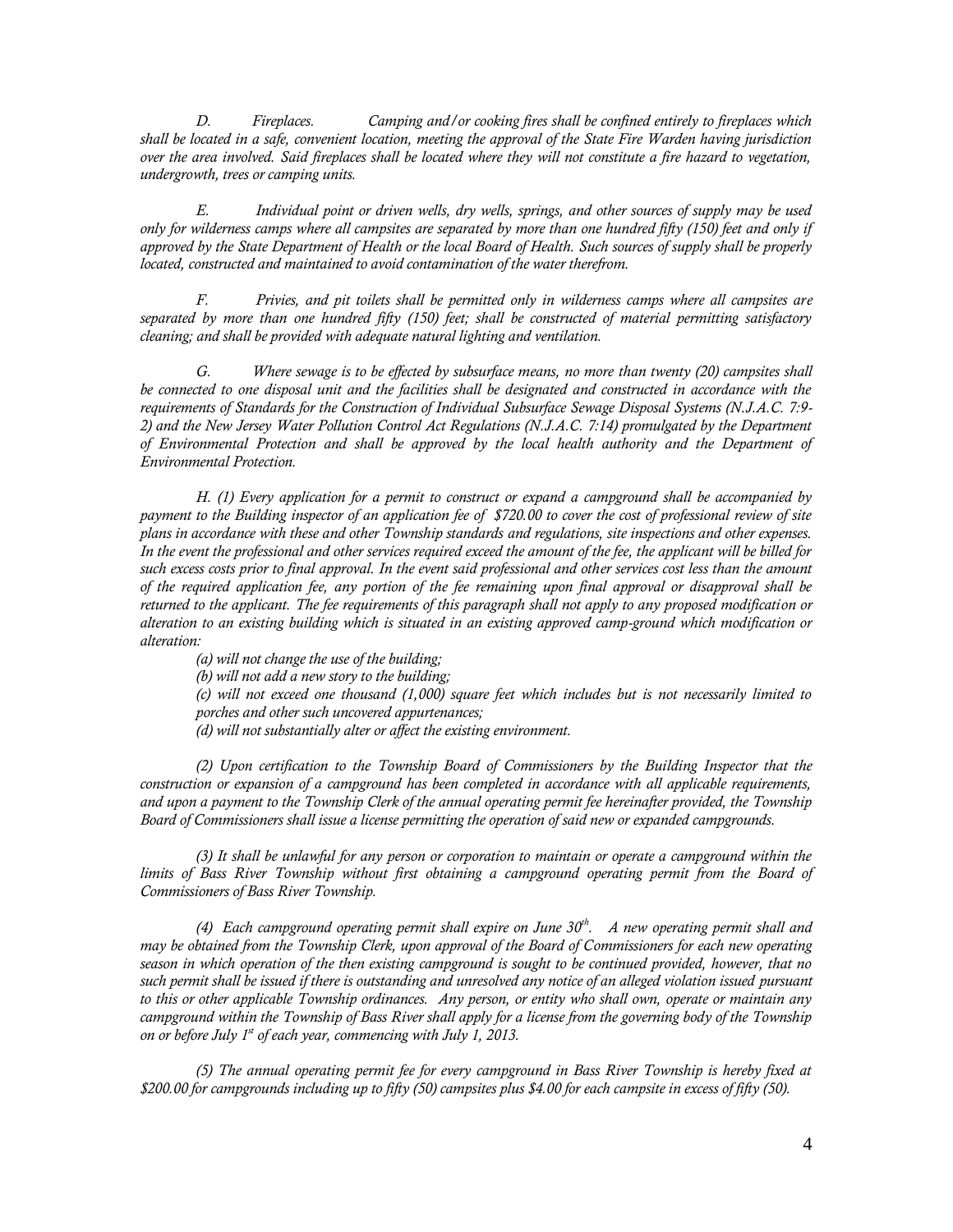*(6) In addition to the fees listed in subsection (5) above, a fee of six dollars (\$6.00) per stored camping unit shall be due and payable as of July 1st of each year.* 

*I. Any mobile home, as defined in the Zoning Ordinance of the Township of Bass River and amendments and supplements thereto, which has heretofore been located in a licensed trailer park pursuant to the terms of an ordinance entitled "An Ordinance for the Regulation and Licensing of Trailers and Trailer Camps within the Township of Bass River, County of Burlington and State of New Jersey" and amendments and supplements thereto and any mobile home park as defined in the Zoning Ordinance of the Township of Bass River and amendments and supplements thereto which may previously have been licensed under either or both of the above-mentioned ordinances, be and are hereby declared to be nonconforming uses by virtue of the Zoning Ordinance of the Township of Bass River and amendments and supplements thereto. Any such nonconforming mobile home park which may exist in the Township of Bass River is expressly subject to the provisions of this ordinance where applicable including the fee requirements in Section XI hereinabove set forth. Only one annual operating permit fee per year shall be required under the terms of this ordinance for any one campground or nonconforming mobile home park if one may exist or any combination thereof. However, in the event that a nonconforming mobile home occupies a site in any campground, nonconforming mobile home park, or combination thereof, all of which are regulated by the terms of the within ordinance, the operator of such campground, nonconforming mobile home park, or combination thereof shall pay to the*

*Township a monthly fee in the amount of \$18.00 for each such nonconforming mobile home occupying a site in such campground, nonconforming mobile home Park, or combination thereof for each month or part thereof as said space is occupied. In addition, the operator shall file a statement under oath of the first of each month with the Township Clerk stating the number of sites occupied during the previous month.*

*J. Any person, firm or corporation who shall violate the provisions of this ordinance shall, upon conviction, be punished by a fine not exceeding \$500.00 or be imprisoned in the Burlington County jail for a period not to exceed ninety (90) days or shall suffer both such fine and such imprisonment, and each illegally occupied campsite shall be deemed to constitute a separate and distinct offense for each day during any part of which such violation is permitted to exist.*

*K. In any case where there are conflicts between the standards contained in this ordinance or the campground code adopted hereby, and any other Bass River Township ordinance or regulation, as they may apply to new or expanded campground applications, the more stringent standard or requirement shall be deemed to apply.*

*L. The storage of mobile homes is prohibited in all campgrounds.*

*8.04.050 Amended. Is deleted in its entirety.* 

*BE IT FURTHER ORDAINED that all other provisions of the Township Code currently in effect, are hereby saved from repeal, and shall remain in full force and effect;* 

*BE IT FURTHER ORDAINED that if any provision of any section, subsection, paragraph, subdivision or clause of this ordinance shall be judged invalid by a court of competent jurisdiction, such order of judgment shall not affect or invalidate the remainder of any section, subsection, paragraph, subdivision, or clause of this ordinance.*

*BE IT FURTHER ORDAINED that this ordinance shall take effect upon proper passage and in accordance with the law.*

#### **RESOLUTION 2013-32**

### **TAX OFFICE RESOLUTION**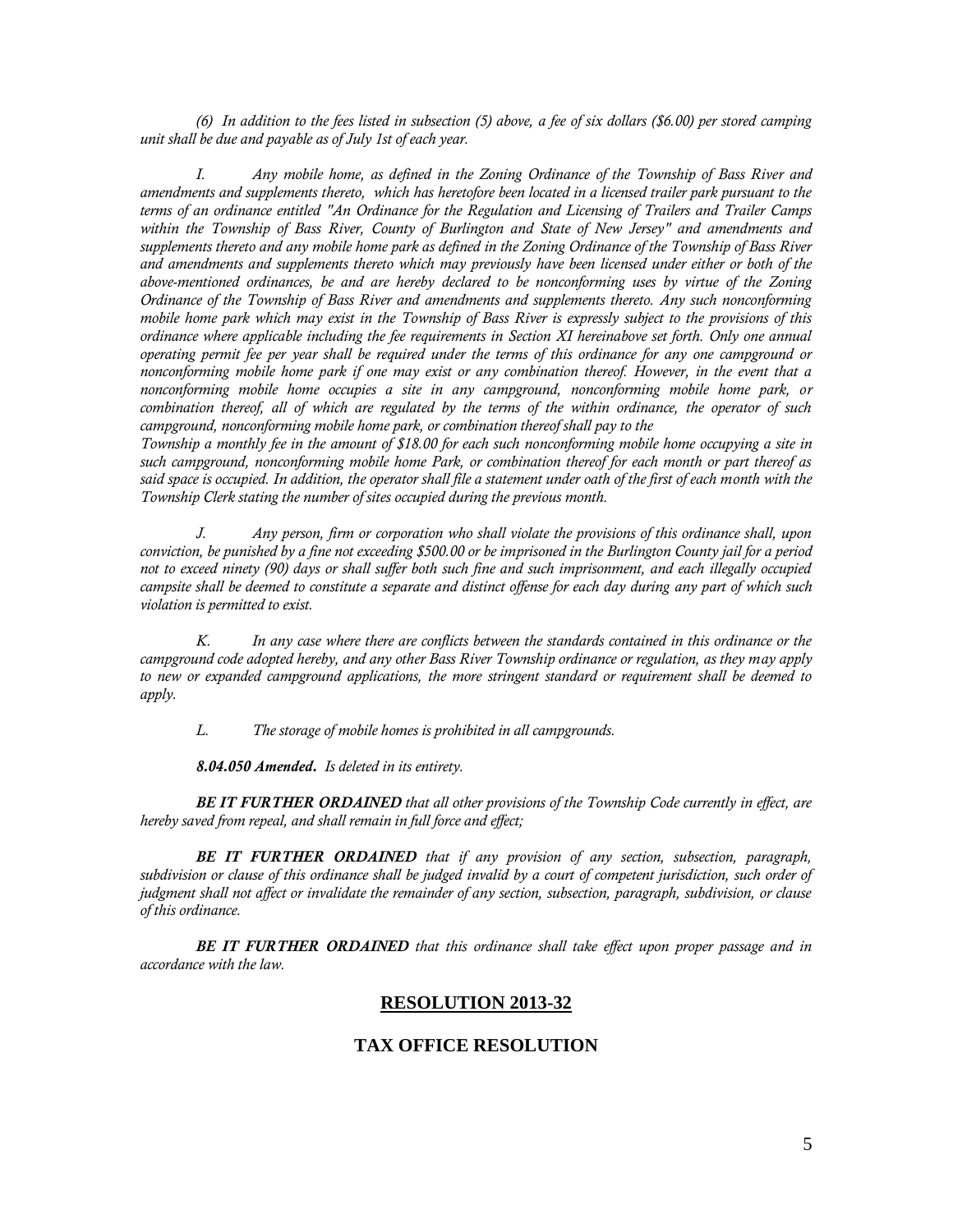The motion was made by Mayor Cope, seconded by Commissioner Bourguignon to approve Resolution 2013-32. Votes: Cope–Yes, Capriglione-Yes, Bourguignon-Yes. All in favor and Resolutions 2013-32 was hereby approved.

### *RESOLUTION 2013-32*

*WHEREAS, the amount of \$20,371.25 has been received by the Tax Collector for redemption of Tax Sale Certificate #09-00009 on Block 56 Lot 7 assessed to Estate of Martha Sinnig and;*

*WHEREAS, the amount of \$20,371.25 is the correct amount to redeem;*

*NOW THEREFORE, BE IT RESOLVED, that the CFO of Bass River Township is authorized to cut a check in the amount of \$20,371.25 to Garden State Investment, 6601 Ventnor Ave, Suite 103, Ventnor, NJ 08224.*

### **RESOLUTION 2013-33**

## **RESOLUTION OF THE TOWNSHIP OF BASS RIVER, COUNTY OF BURLINGTON, STATE OF NEW JERSEY AUTHORIZING DISPOSAL OF SURPLUS PROPERTY**

The motion was made by Commissioner Bourguignon, seconded by Deputy Mayor Capriglione to approve Resolution 2013-33. Votes: Cope–Yes, Capriglione-Yes, Bourguignon-Yes. All in favor and Resolution 2013-33 was hereby approved.

#### *RESOLUTION 2013-33*

#### *RESOLUTION OF THE TOWNSHIP OF BASS RIVER, COUNTY OF BURLINGTON, STATE OF NEW JERSEY AUTHORIZING DISPOSAL OF SURPLUS PROPERTY*

*WHEREAS, the Township of Bass River is the owner of certain surplus property which is no longer needed for public use; and*

*WHEREAS, the Board of Commissioners of the Township of Bass River are desirous of selling said surplus property in an "as is" condition without express or implied warranties.*

*NOW, THEREFORE, BE IT RESOLVED by the Board of Commissioners of the Township of Bass River, County of Burlington, State of New Jersey, as follows:*

- *1. The sale of the surplus property shall be conducted through GovDeals pursuant to State Contract A-70967/T2581 in accordance with the terms and conditions of the State Contract. The terms and conditions of the agreement entered into with GovDeals is available online at govdeals.com and also available from the Township Clerk of Bass River Township.*
- *2. The sale will be conducted online and the address of the auction site is govdeals.com*
- *3. The sale is being conducted pursuant to Local Finance Notice 2008-9*
- *4. A list of the surplus property to be sold is as follows:* 
	- *a. 1-1997 Ford F-250 Pick Up Truck—Green Vin#: 1FTHF26H4VEB19903 Mileage: 140,000*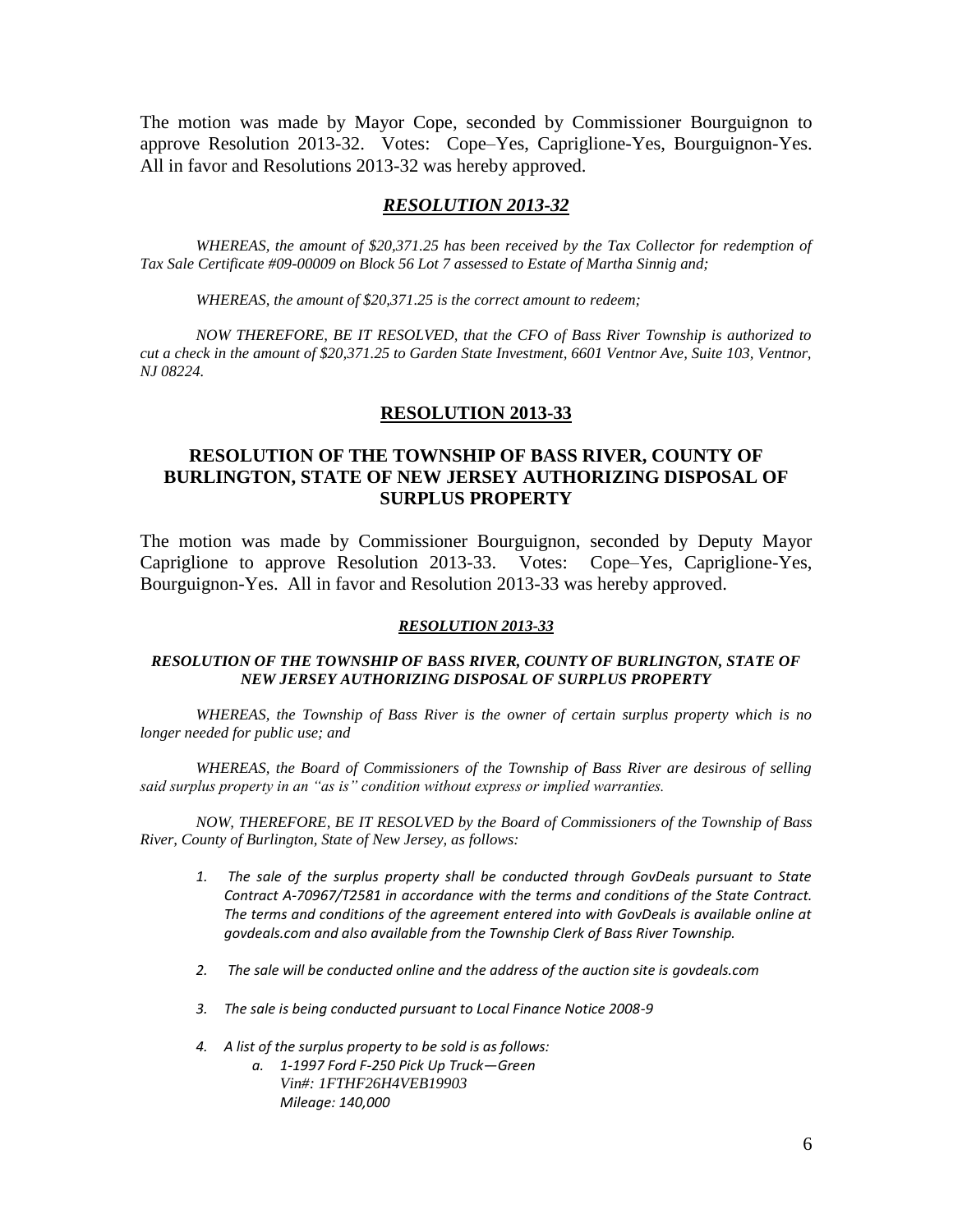- *5. The surplus property as identified shall be sold in an "as-is" and "where-is" condition without express or implied warranties with the successful bidder required to execute a Hold Harmless and Indemnification Agreement concerning use of said surplus property.*
- *6. The Township of Bass River reserves the right to accept or reject any bid submitted.*

## OLD BUSINESS:

### NEW BUSINESS:

REPORTS:

The following reports were noted.

Report of Solicitor Report of Municipal Court Dog Report Report of Safety Coordinator

## PUBLIC COMMENT:

The meeting was open for public comment at 7:18 p.m. upon a motion by Commissioner Bourguignon, seconded by Deputy Mayor Capriglione. All in favor.

Mr. L. Assur asked for more information on the abandoned B & B Hawthorne Service Station site on Route 9. Mayor told Mr. Assur there were 2 parcels that are both brown sites and both are in arrears in taxes and have multiple liens on them. Sears Property is an EPA Superfund site and is being mitigated by the government. The solicitor is trying to determine where this matter lies at this time.

Mrs. McCarten said she took advantage of the library in Little Egg Harbor to look into the FEMA situation. She talked to tax experts that do taxes at St. Theresa's church. These individuals are up to date on the matter and available to help. Mrs. McCarten asked if there were any changes to the FEMA flood maps. Mayor told here no, not at this date.

Mr. Garrison asked about height restrictions on North Maple Avenue. Mayor stated that current height restrictions may have to be increased in the local code.

Being no further comments the motion to close the public portion was made by Commissioner Bourguignon, seconded by Deputy Mayor Capriglione. All in favor and public portion was closed at 7:47 p.m.

Being no further business to come before the Board the motion to adjourn was made by Commissioner Bourguignon, seconded by Deputy Mayor Capriglione. All in favor and meeting was adjourned at 7:48 p.m.